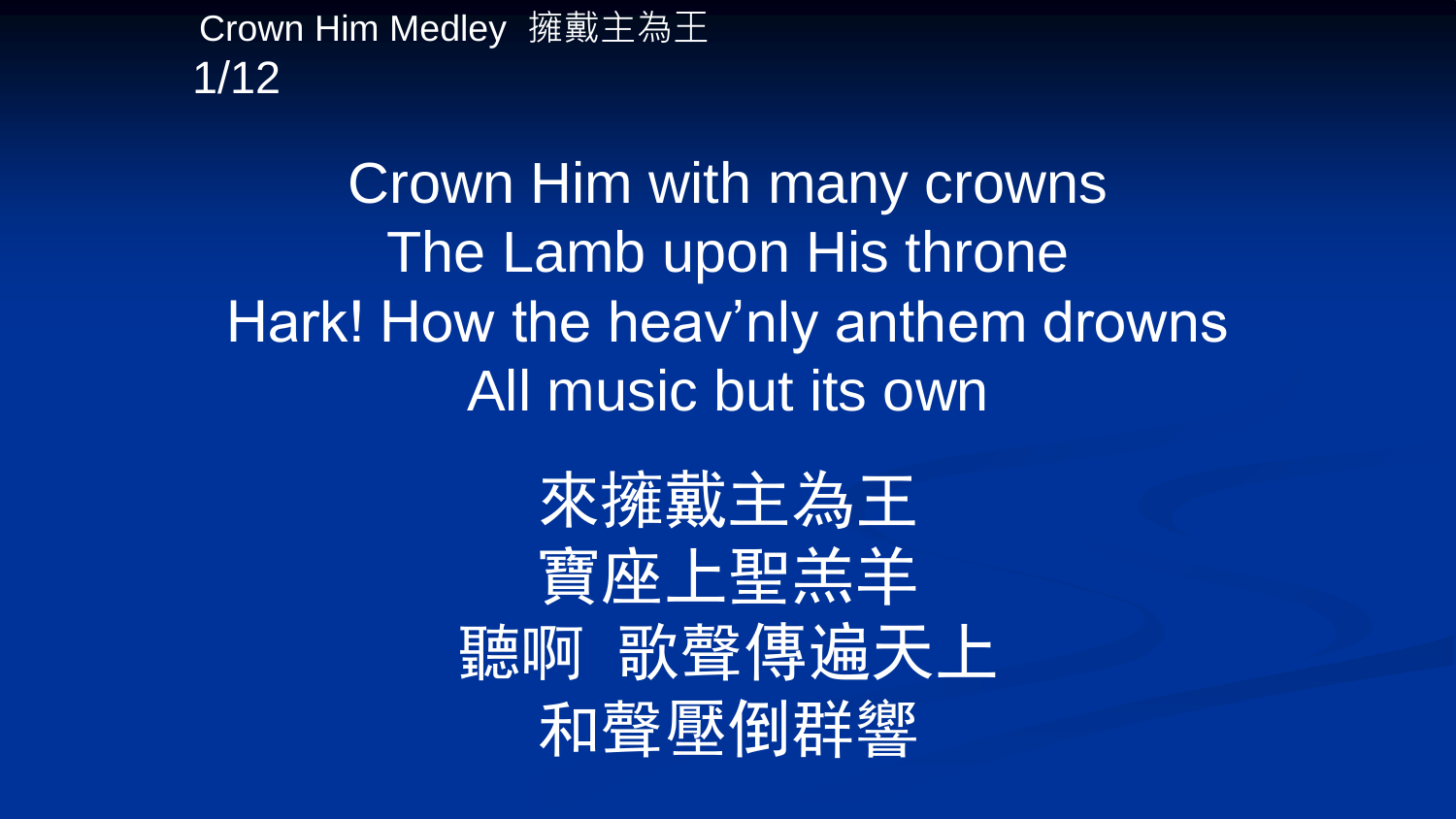Crown Him Medley 擁戴主為王 2/12

> Awake, my soul, and sing Of Him who died for thee And hail Him as thy matchless King Thro' all eternity

> > 我心做醒同唱 頌主救恩浩蕩

歡呼為我受死之主

千秋萬歲無疆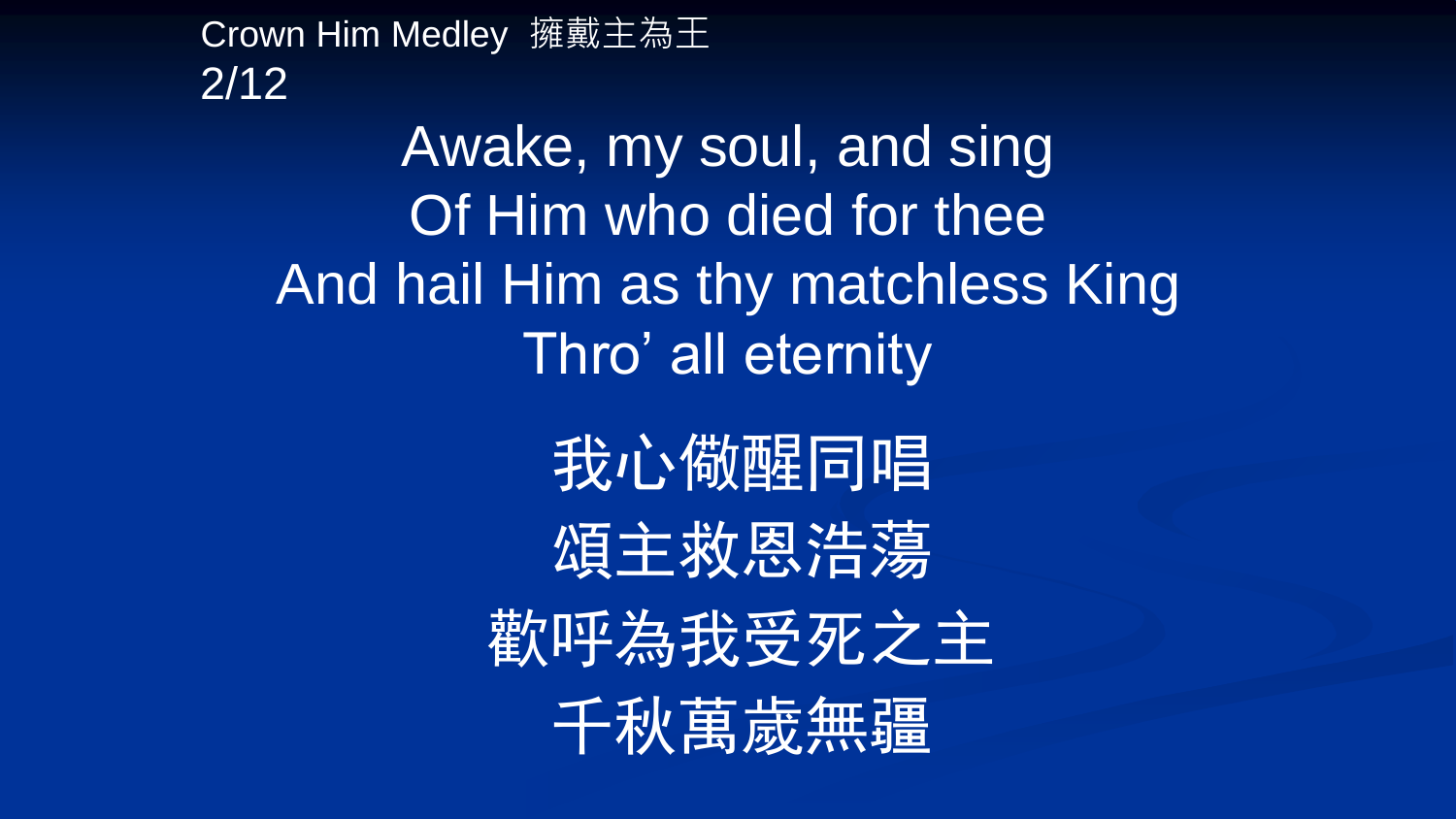Crown Him Medley 擁戴主為王 3/12

> Crown Him the Lord of life Who triumphed o'er the grave Who rose victorious in the strife For those He came to save

> > 擁戴我主為王 無比生命之王 擊敗陰間復活得勝 為救我免沉淪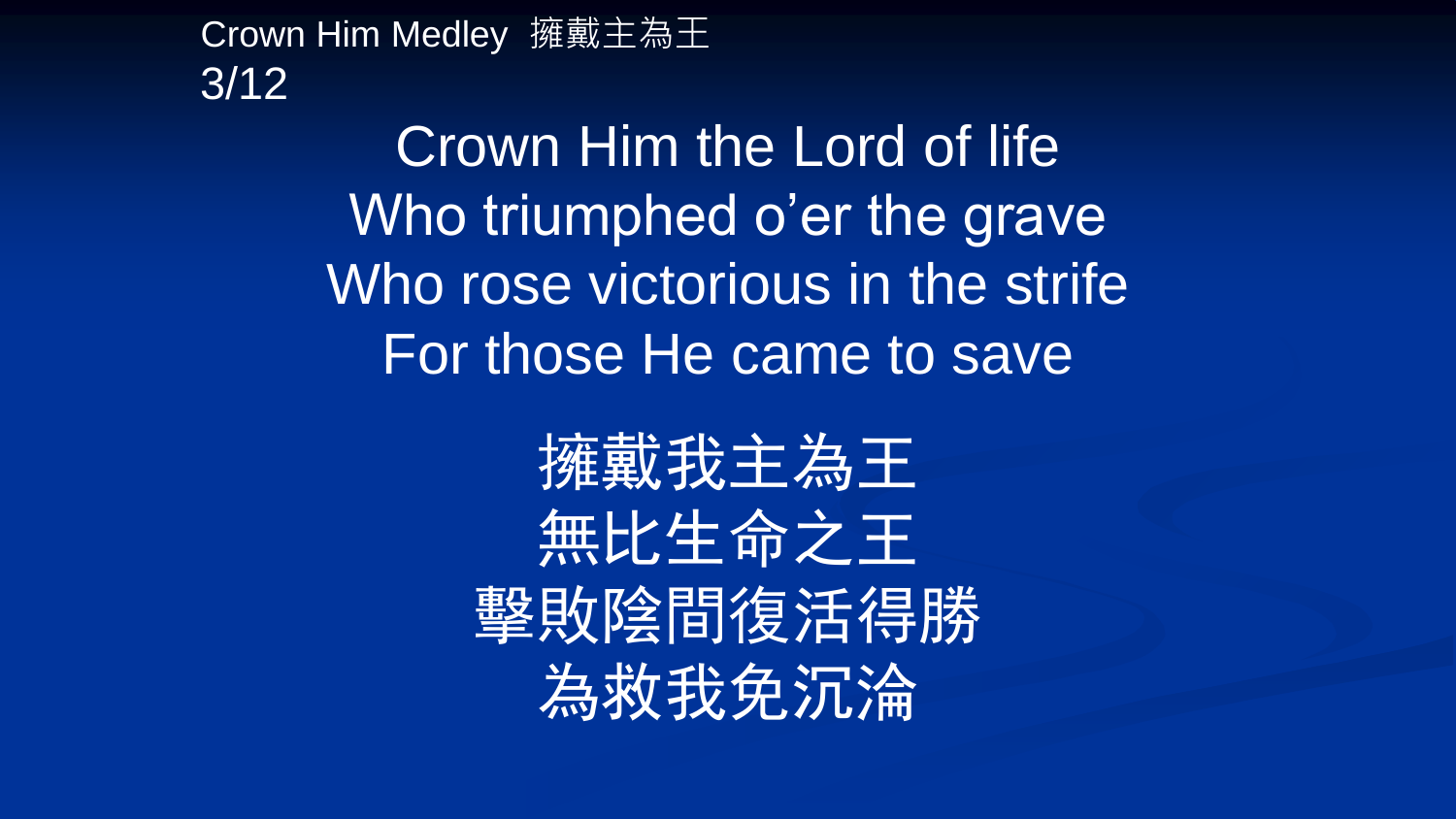Crown Him Medley 擁戴主為王 4/12

> His glories now we sing Who died and rose on high Who died eternal life to bring And lives that death may die

> > 今來向祂歌頌 讚美我主宏恩 因祂為罪替我受死 為我帶來永生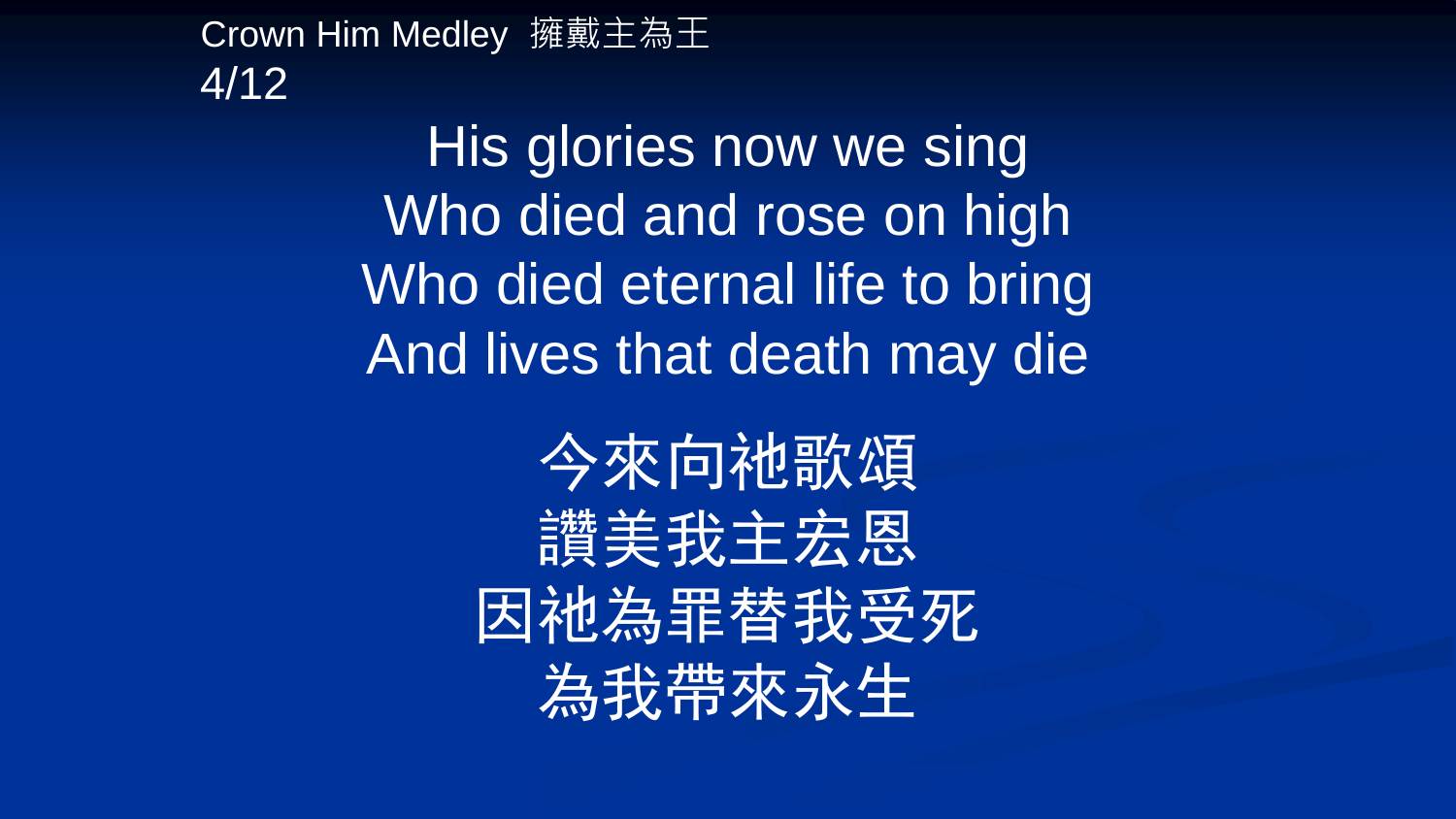Crown Him Medley 擁戴主為王 5/12

> Worthy is the Lamb Who was slain Worthy is the King Who conquered the grave

## 被殺的羔羊 祢配得 勝過墳墓的君王 祢配得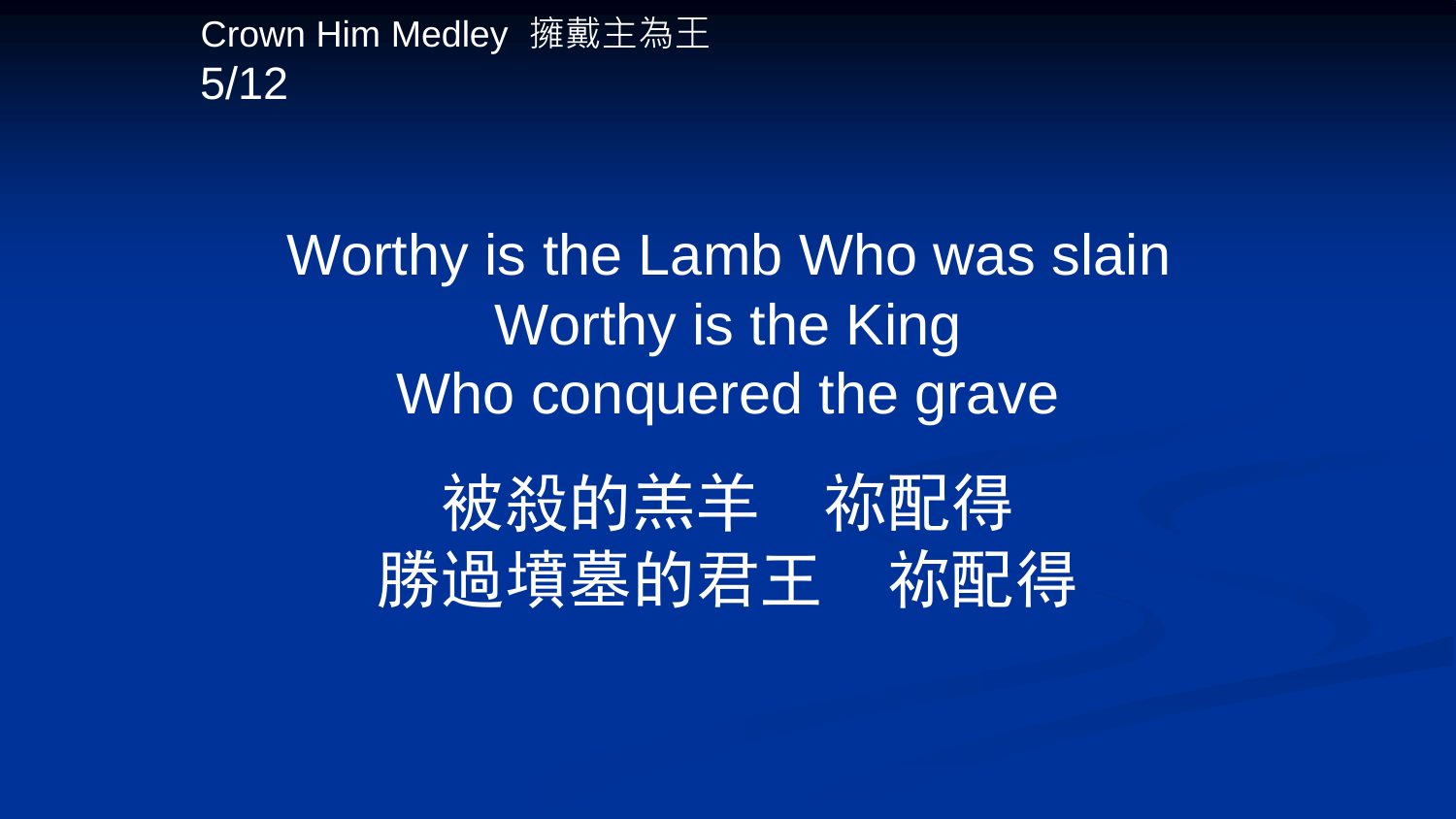Crown Him Medley 擁戴主為王 6/12

> Worthy is the Lamb Who was slain Worthy is the King Who conquered the grave

## 被殺的羔羊 祢配得 勝過墳墓的君王 祢配得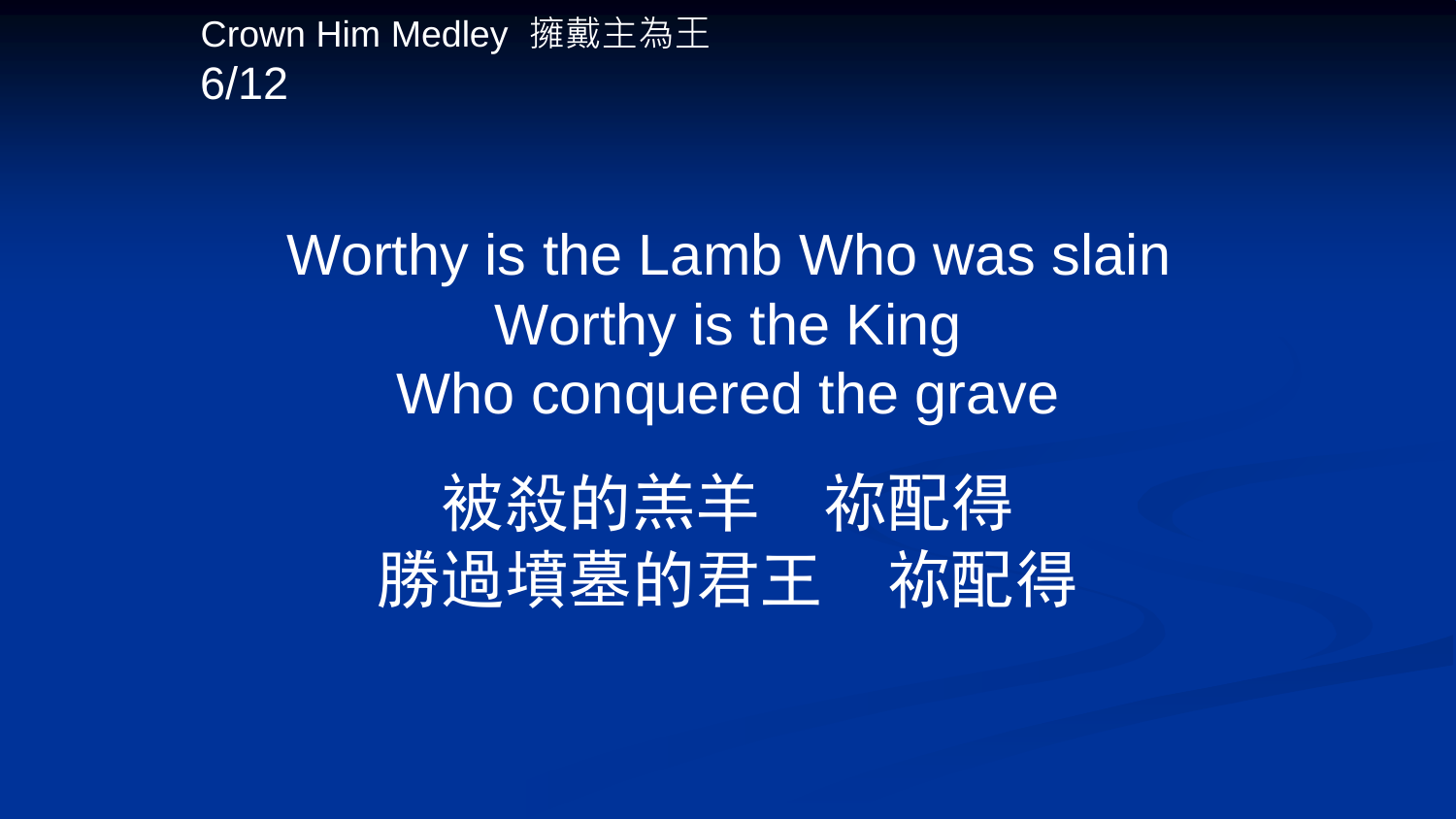Crown Him Medley 擁戴主為王 7/12 Worthy is the Lamb Who was slain Worthy is the King Who conquered the grave Worthy is the Lamb Who was slain Worthy is Your Name 被殺的羔羊 祢配得 勝過墳墓的君王 祢配得 是配得尊貴與榮耀

祢的名配得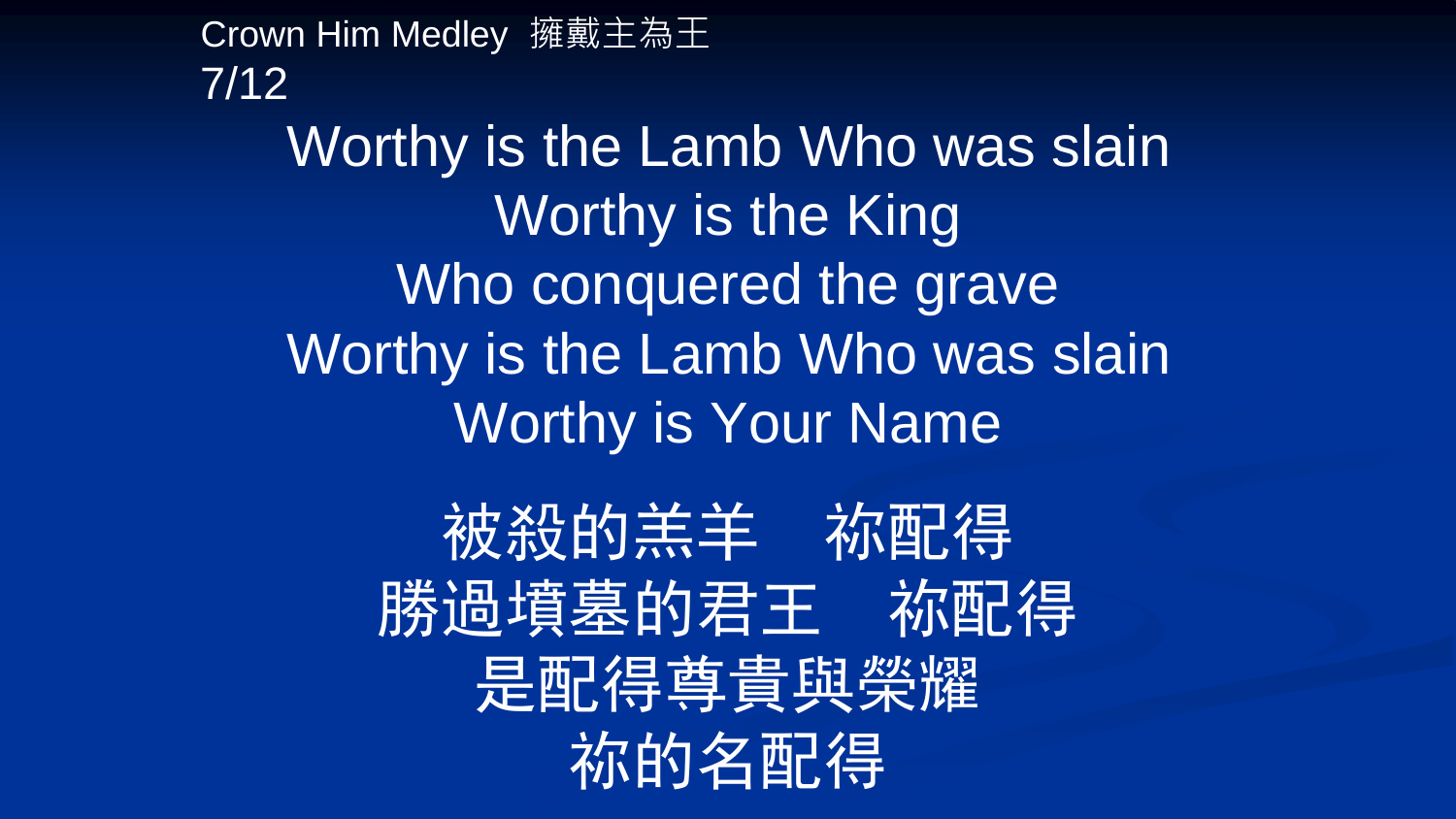Crown Him Medley 擁戴主為王 8/12

> This is amazing grace This is unfailing love That You would take my place That You would bear my cross

> > 這是奇妙恩典 這是永恆的愛 祢竟會代替我 為我承擔十架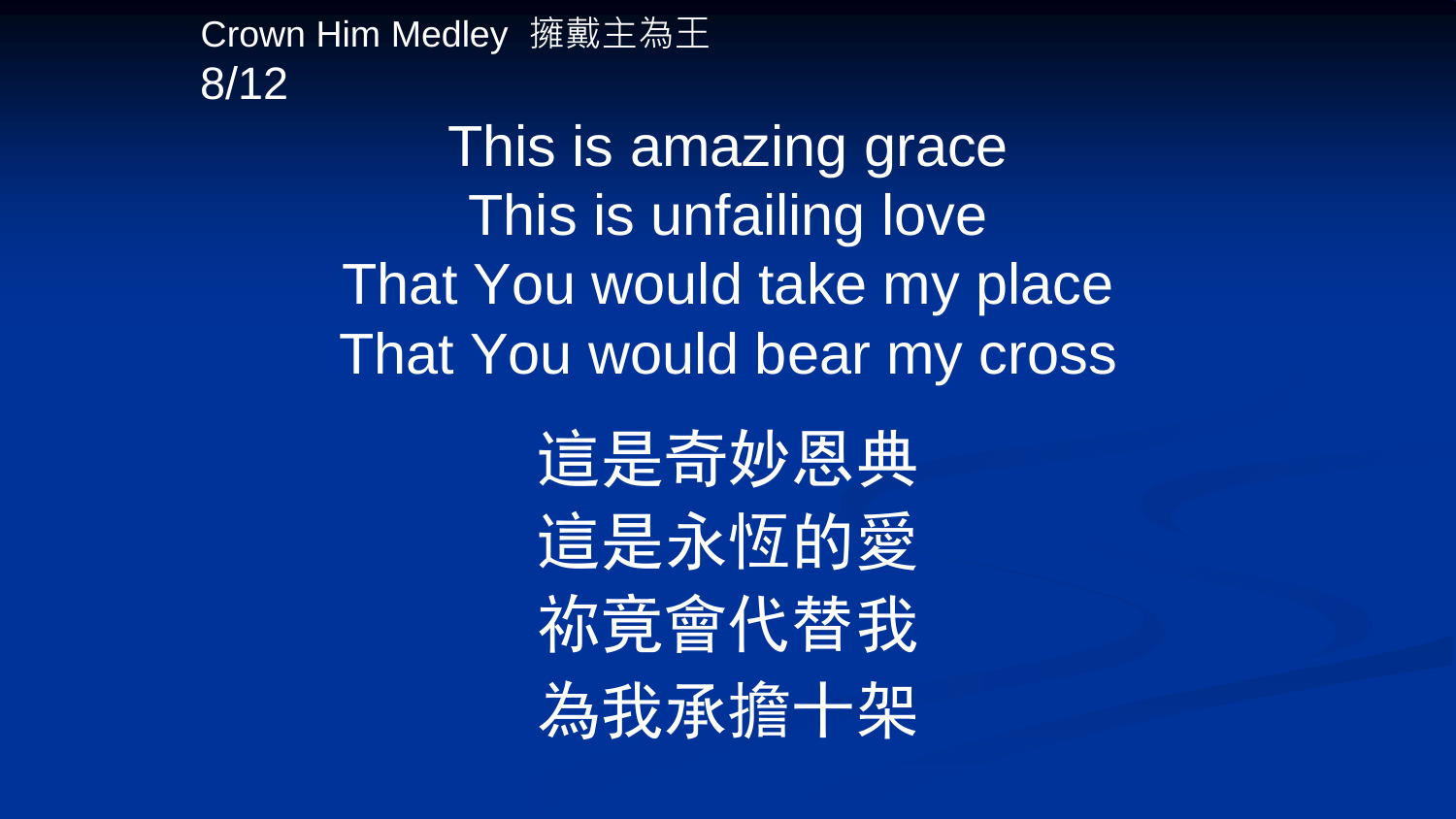Crown Him Medley 擁戴主為王 9/12

> You laid down Your life That I would be set free Oh, Jesus, I sing for All that You've done for me

> > 祢捨下生命 釋放我得自由 耶穌 我要歌頌 祢所做的一切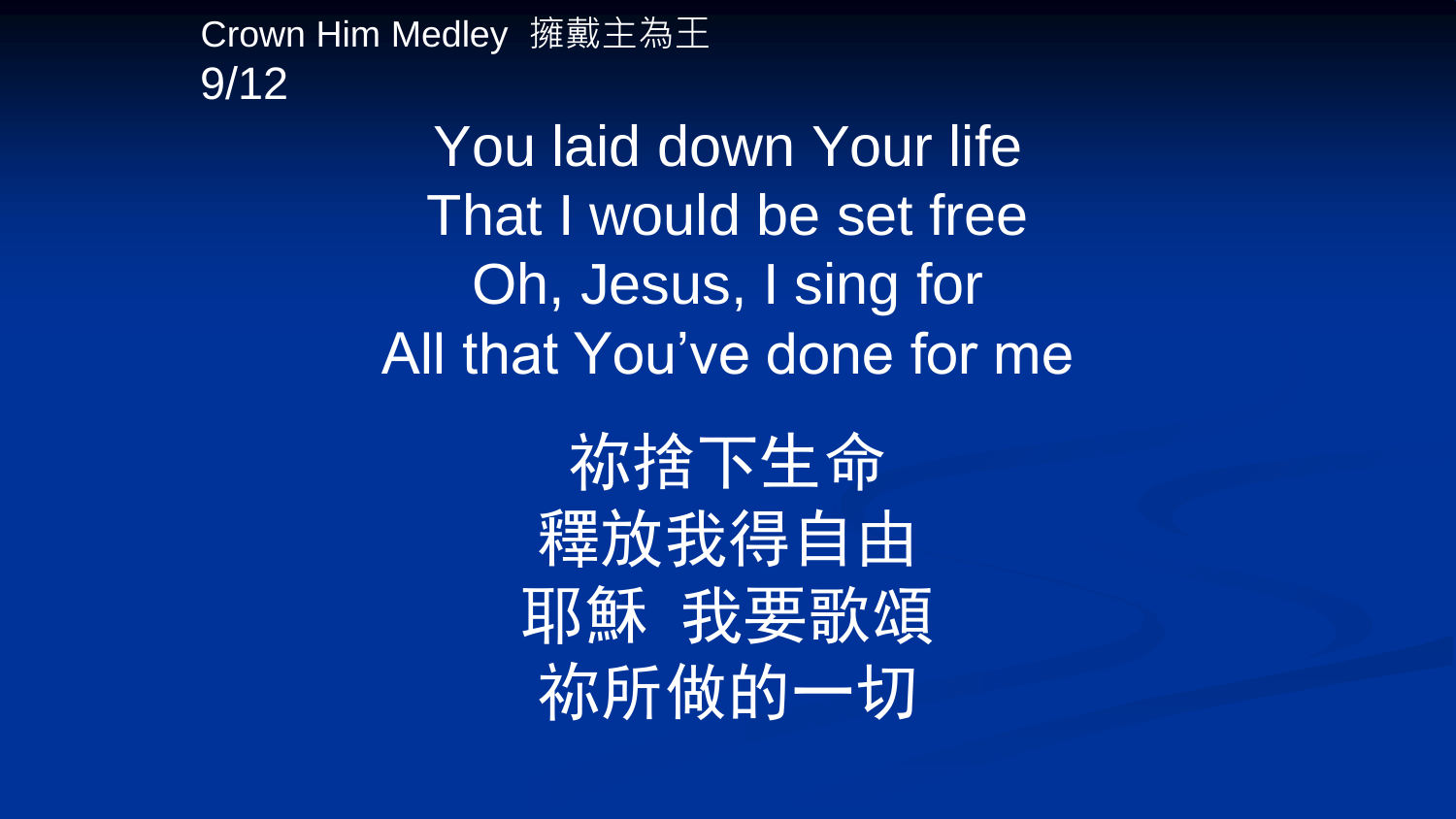## Crown Him Medley 擁戴主為王 10/12

Worthy is the King Who conquered the grave Worthy is the Lamb Who was slain Worthy is the King Who conquered the grave

勝過墳墓的君王 祢配得 被殺的羔羊 祢配得 勝過墳墓的君王 你配得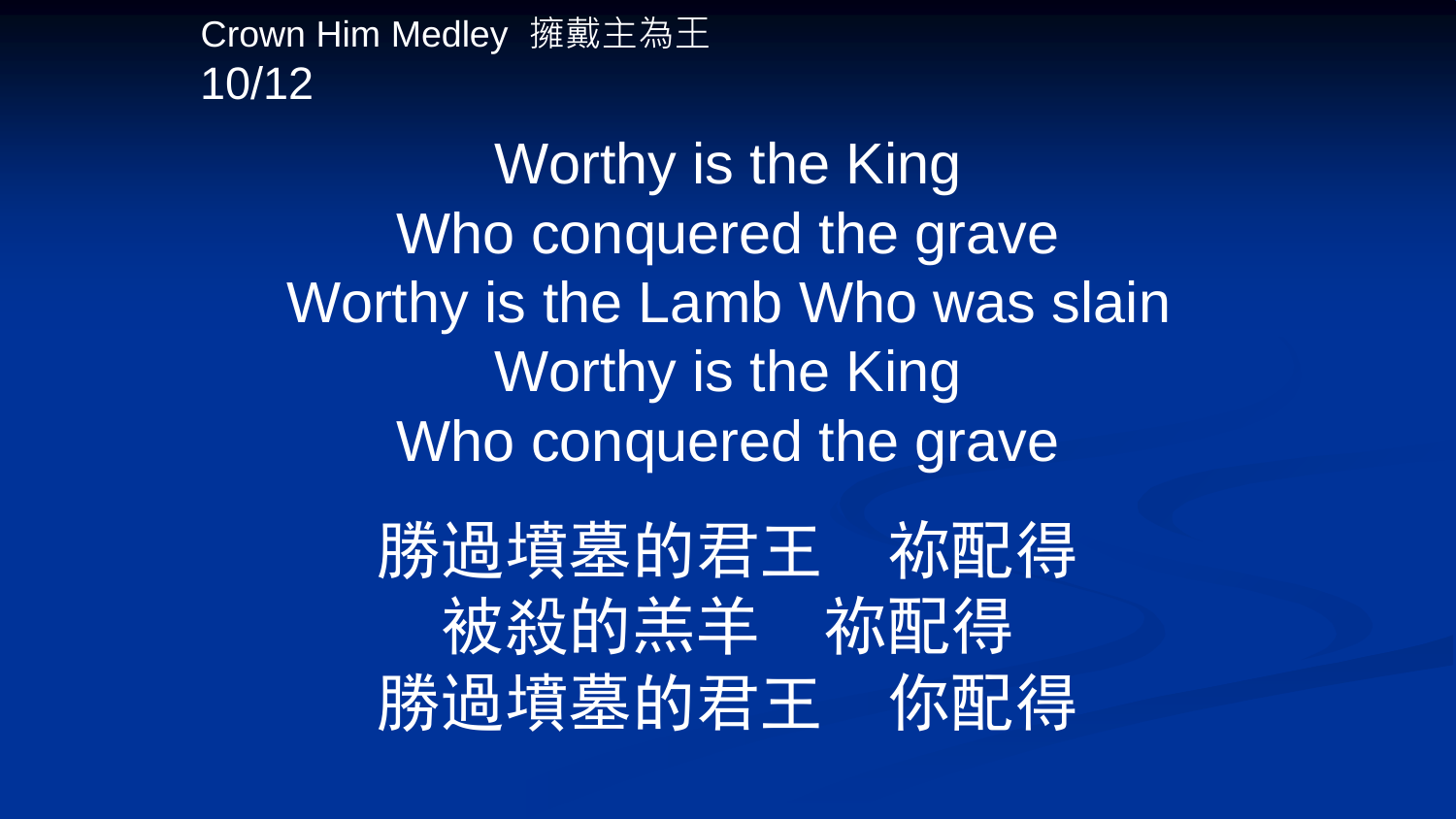Crown Him Medley 擁戴主為王 11/12

> You are stronger, You are stronger Sin is broken; You have saved me It is written, Christ is risen Jesus, You are Lord of all

> > 神祢永遠 無比堅穩 洗掉罪惡 使我得救 經上記載主已復活 耶穌 全地之主宰